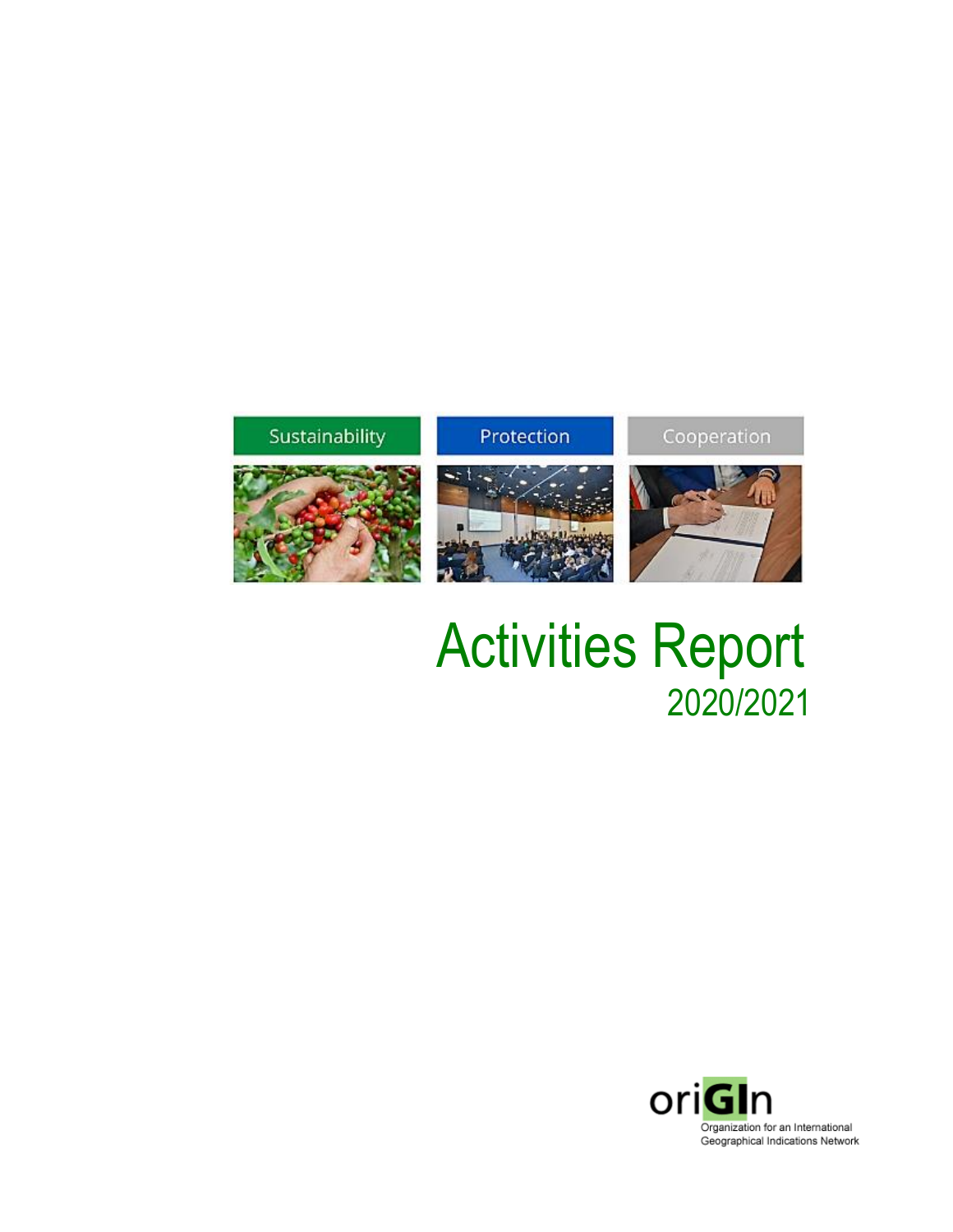### **I. Introduction: Message from the President and Managing Director**

Dear members,

#### **The COVID-19 pandemic has marked the 2020-2021 biennium.**

In these unprecedented circumstances, GIs producers, transformers and retailers have been making tremendous efforts to maintain the supply of quality products to consumers. Meanwhile, as the agri-food sector is largely composed of small producers and small and medium-sized companies, they have been facing unprecedented challenges.

**The pandemic has also accelerated the debate over sustainability,** with the urgency to find new development models, which combine economic growth with environmental and social value. Likewise, consumers have become even more aware and demanding on sustainability attributes, traceability and community impact.

**In this context, oriGIn had to reinvent its way of working to remain relevant.** That's why in the last biennium we have pursued our advocacy and best-practices exchange objectives mainly through webinars and online meetings. This report provides you with some of the most important results we have achieved over the last two years. For more information, please do not forget to consult **the "Policy & Advocacy" page of our website,** where our activities are regularly reported in details: [https://www.origin](https://www.origin-gi.com/uk/activities/policy-and-advocacy/)[gi.com/uk/activities/policy-and-advocacy/](https://www.origin-gi.com/uk/activities/policy-and-advocacy/)

In spite of this challenging environment, we are proud to note that in the last biennium **oriGIn has reinforced its role a global reference on GIs**, both in terms of protection and legal issues as well as cooperation and awareness raising among groups with respect to emerging topics of common interest, such as sustainability. Likewise, **thanks to a growing membership and network of partnerships, our financial sustainability is not at risk in the next biennium.**

**Finally, as 2021 is coming to an end, we do hope to be able to organize soon events in person, to nurture the bonds and friendship which characterize our global network.** 

Claude Vermot-Desroches President of oriGIn

Massimo Vittori Managing Director of oriGIn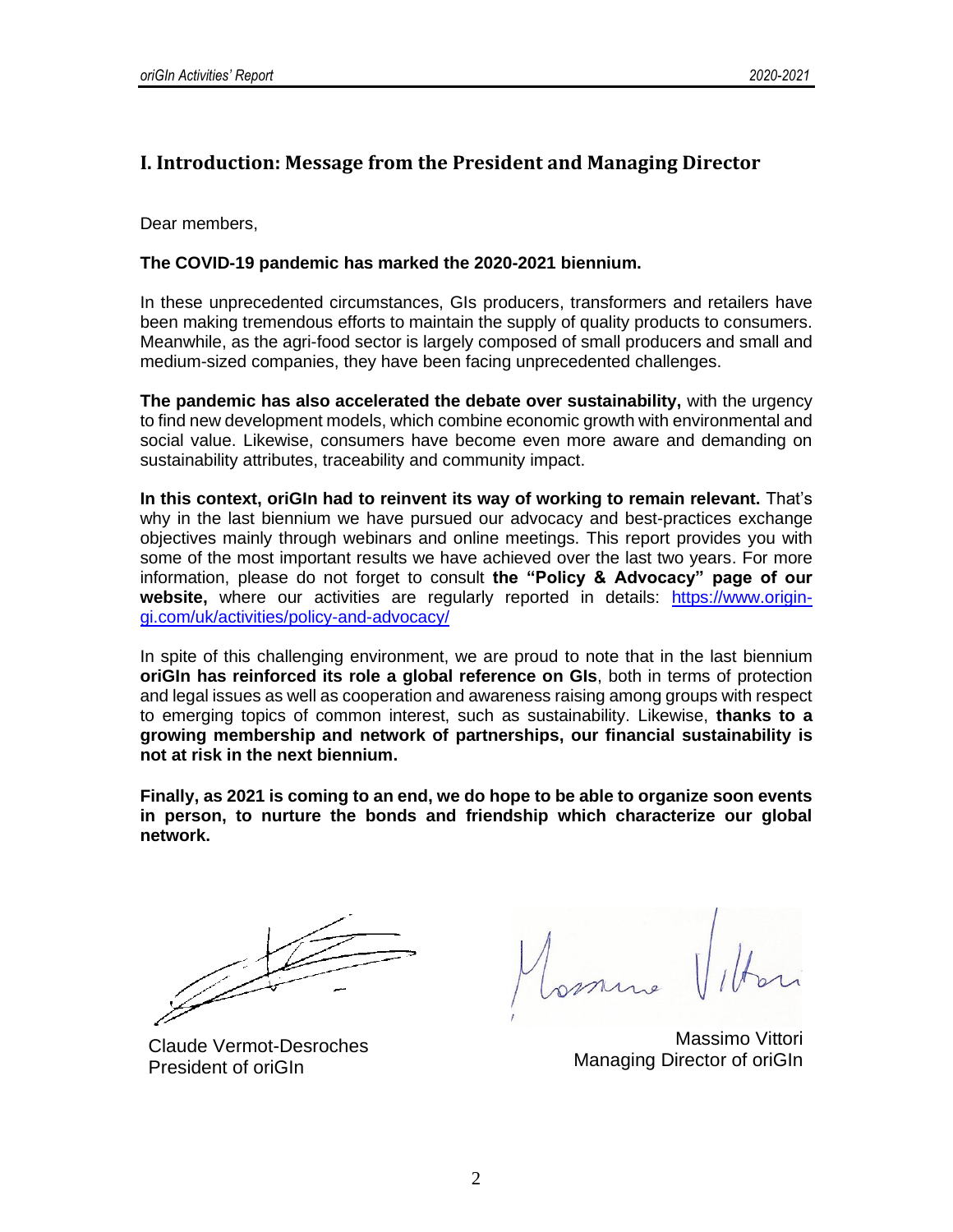# **II. Sustainability: The topic of our times**

**Our partnership with the Food and Agriculture Organization (FAO) of the United Nations in the field of sustainability was reinforced.** 

In 2020 and 2021, our efforts focused in developing and testing the necessary **tools for the implementation of the FAO-oriGIn Sustainability Strategy for Geographical Indications (SSGI). In particular, we have developed a solid sustainability indicator database.** This tool, which is expected to become available to origin members in 2022, connects possible sustainability priorities to 372 indicators that not only can measure the GI performance in each area of interest (economic, social, environmental and governance), but also to other sustainability frameworks, such as the UN's Sustainable Development Goals (SDGs) or the Global Reporting Initiative (GRI). In addition, the sustainability indicator database classifies each indicator characteristics in terms of usability, type, definition and requirements, among several attributes.

Despite the difficulties of the Covid pandemic, we have also been able to **field-test the SSGI draft guides and database in Colombia with the Paipa Cheese GI and in some Colombian cocoa regions**. The insights obtained from these exercises, as well as the input received during the two sessions held (in July 2020 and October 2021) with the scientific taskforce that convened to supervise these efforts have helped improve the guides and toolkits associated.

These efforts have also helped oriGIn become a respected actor in the sustainability debate. As part of these efforts, we have also become engaged in creating content and communicating with several audiences interested in the topic of sustainability. In this respect, always in partnership with the FAO. we have organized a number of online events, such as **an Independent Dialogue on GIs in the context of the UN Food Systems Summit 2021**, in cooperation with Cirad and IPI Switzerland. The FAO and oriGIn have also organized **a series of webinars on "Contributing to SDGs through quality linked to geographical origin"**, with the involvement of international partners: Equalitas, IPI Switzerland, the European Forest Institute (EFI), the project Life TTGG – the Though Get Going, oriGIn France and the WIPO. **The series gathered some 1.000 participants from 90 countries.**

Our work on sustainability has other dimensions: On the one hand, through **the activities of the "LIFE TTGG – the Though Get Going" project**, which aims at improving the efficiency and environmental performance of production chains in the PDO cheese sector through a dedicated software<sup>1</sup>. In the last biennium, the test of the Product Environmental Footprint (PEF) methodology on a representative sample of Grana Padano PDO producers was finalized and the results will be presented in an online event, scheduled on 10 December. On the other hand, through the organisations of meetings, we allow members to share experience and best practices.

 $1$  The project is co-financed by the European Commission and coordinated by the Politecnico di Milano with the participation of Università Cattolica del Sacro Cuore, Enersem (Spin-off, Politecnico di Milano), Consorzio di Tutela del Formaggio Grana Padano, Centre National Interprofessionnel de l'Economie Laitière (CNIEL), Comité Interprofessionnel de Gestion du Comté (CIGC ), oriGIn and Fondazione Qualivita.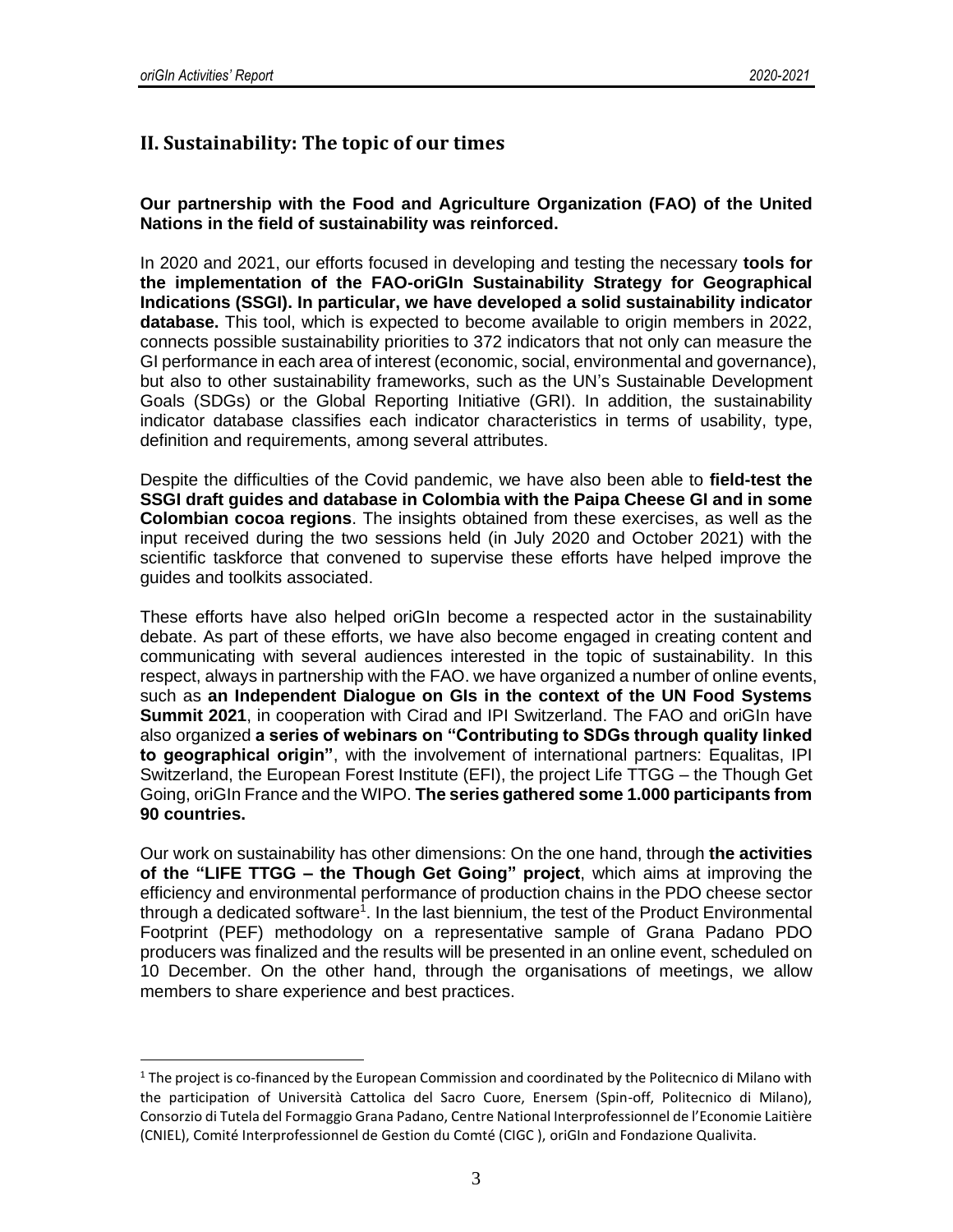## **III. Advocacy: oriGIn, a key player in the international scene**

#### **A. At the international level**

Over the last biennium, **we have pushed our international agenda through online events and meetings with, as well as position papers and letters to, stakeholders,** such as international and regional authorities dealing with GIs, national and regional trademark offices and international associations (to name a few: the WIPO, the IPI Switzerland, the CNIPA-China, INDECOPI-Peru, the EUIPO, the European Commission, the European Parliament, the SIC-Colombia, international law firms, the University of Alicante, ASIPI, INTA, …).

Our online events, meetings with and position papers covered topics ranging from **the WIPO Geneva Act to the protection against evocations, the systems available in China, the protection of earlier rights, IP office practice in trademarks' applications in conflict with GIs, and the major challenges for the development of GIs in developing countries**.

In the biennium, we have been monitoring **the major bilateral and multilateral negotiations affecting GIs**, with the objective to support effective protection. This includes the WIPO Geneva Act of Lisbon Agreement as well as the EU negotiations with Chile, Mexico, Mercosur, Australia, New-Zealand and the United Kingdom following Brexit. In the last two years, the WIPO Geneva Act, the EU/China GI agreement and the FTA between the EU and Vietnam have entered into force, enhancing protection for GIs from the signatories.

In recognition of its global dimension, oriGIn has been regularly participating in the main international and regional events on GIs (WIPO, FAO, EU institutions, EUIPO, IPI Switzerland, Indonesian IP Office, INPI Mexico, IP-Key, AfriPI, CariPI, ARISE +, BTSF), **not only on legal matters, but more and more on** the **other key factors for the success of GIs, such as the creation of groups, the establishment of effective controls and how GIs can respond to sustainability challenges.**

#### **B. At the European Union level (through oriGIn EU)**

We have worked on the reform of the **reform of the Common Agricultural Policy** (CAP) and the need to adapt existing GIs schemes to sustainability concerns, such as the preservation of the environment and the fair remuneration of actors within the value chain, as well as the regulation of supply for all GIs; the further simplification of registration procedures; and the adoption of new rules to protect GIs in the context of e-commerce and the Internet. We have been quite successful in getting our ideas taken on board, and the final compromise which should be adopted by the end of the year will represent an important improvement for EU GIs.

Moreover, we have been involved in the discussions on the **EU Farm to Fork strategy** (the new European Commission flagship to transition to more sustainable food system). This strategy includes topics such as **promotion**, **labelling** (origin, nutrition, animal welfare, sustainability), but also the **revision of the EU quality schemes** – including geographical indications. We have been working together to